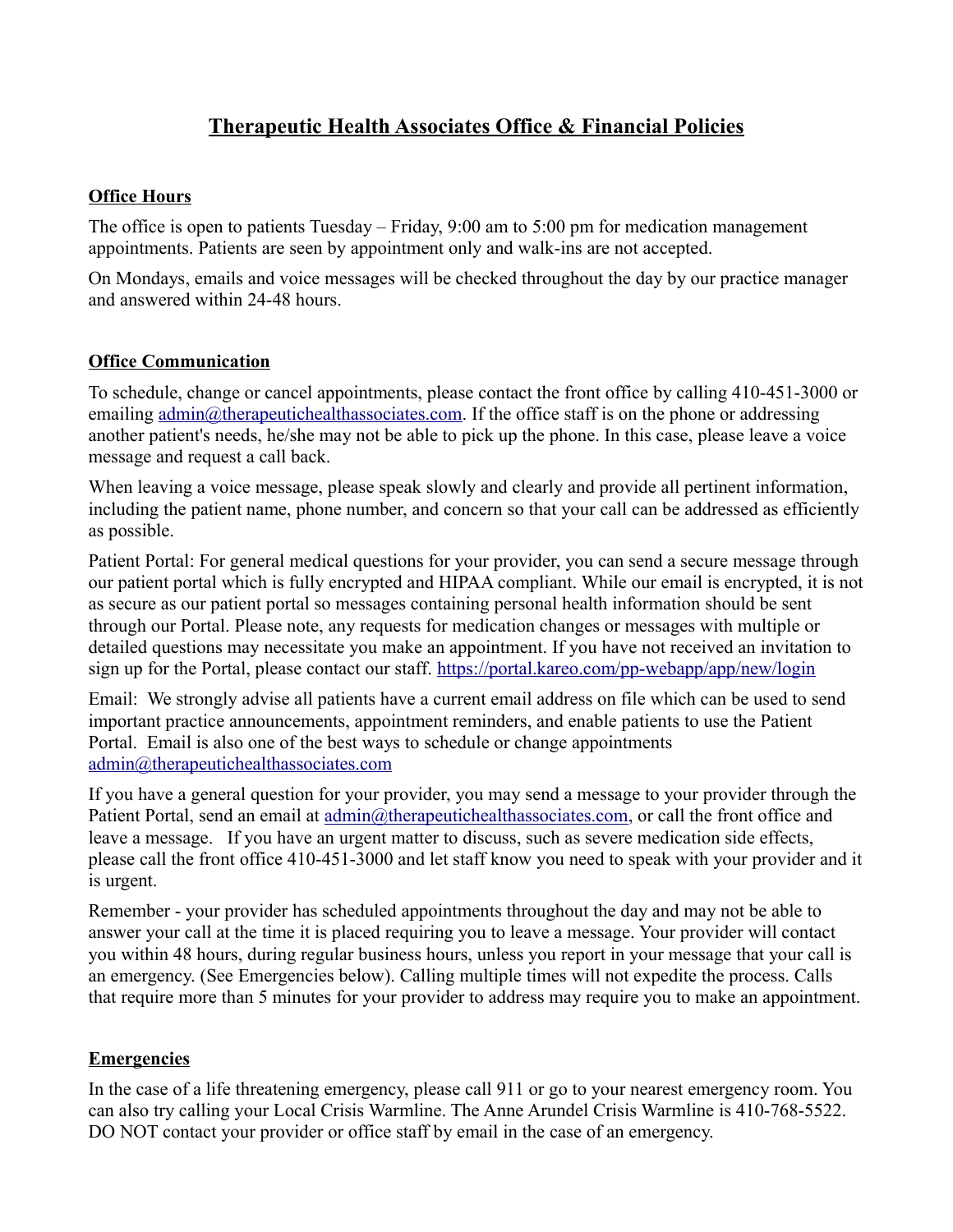### **Office Closures/Inclement Weather**

In the case of bad weather, our office typically follows the Anne Arundel County public school system as to whether the office will be open or closed. We will do our best to contact patients who are scheduled for that day in a timely manner. You can also contact our office directly and listen to our voice message which will be updated by 7:30am in the event we have a delayed opening or office closure.

### **Prescriptions & Refills**

It is our policy to prescribe sufficient medications and refills to last until your next appointment. It is the responsibility of the patient to schedule and attend recommended follow-up appointments.

If you have a routine refill request please send a message to your provider through the Patient Portal. You can also email your request to [admin@therapeutichealthassociates.com](mailto:admin@therapeutichealthassociates.com) or call the front desk at 410-451-3000. Please allow your provider 2 business days to process your request.

All refill requests should include the following information:

- Patient Name
- Date of Birth
- Patient Phone Number
- Medications Required
- Pharmacy Name and Street Address

If a refill is required because you have failed to schedule a timely appointment or missed an appointment, you will be charged a \$25 fee for this service. In order to receive this refill, you must also schedule a follow-up appointment prior to approval of the refill. Your provider may refill only enough medication to last until your next scheduled appointment or may decline the refill request.

Controlled medications such as stimulants and benzodiazepines are regulated by the DEA and should only be filled during a scheduled office visit.

## **Appointments, Cancellations, Missed, & Late Appointments**

If you must cancel, please call 410-451-3000 or email [admin@therapeutichealthassociates.com](mailto:admin@therapeutichealthassociates.com) *at least 24 hours in advance* during normal business hours.

This will allow us to offer your appointment to someone on the wait list. If you do not cancel your appointment within 24 hours, you will be charged a cancellation fee of \$75.00 which must be paid prior to rescheduling another appointment. For new patients who miss the initial appointment, there is a \$150.00 rescheduling fee that must be paid prior to scheduling a new appointment. Exceptions will only be made for emergencies that occur within the 24-hour period prior to the appointment.

It is important that you arrive on time or preferably 10 minutes early for your scheduled appointment so adequate time is available to manage your care. Because most appointments are scheduled for 20 to 60 minute intervals, if you are 10 or more minutes late for your appointment, there is no guarantee you will be seen and you may need to reschedule. If you arrive late and can still be seen, you may have to wait so as not to inconvenience other patients.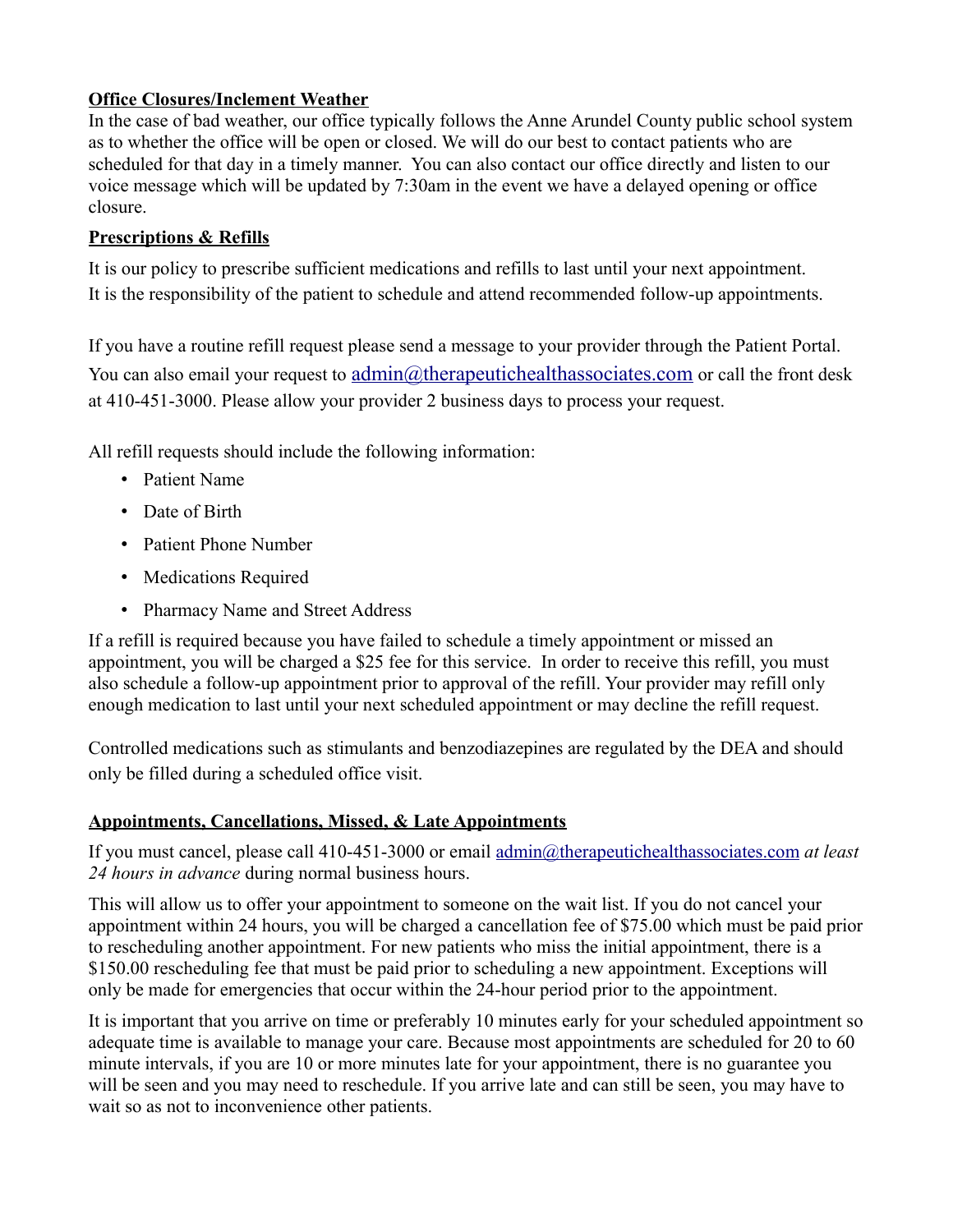Appointment reminders are sent to all patients via text and email. If you are not receiving appointment reminders, please verify we have your correct mobile phone number and/or email address on file. Please note, appointment reminders are a courtesy service and failure to receive an appointment reminder is not an exception to the missed appointment and cancellation policy.

If you miss or are repeatedly late for 2 scheduled appointments within a calendar year, you may be discharged from the practice. Our goal is to provide personalized care and to do so includes your active participation.

On rare occasions, your provider may need to cancel and reschedule your appointment. In this case, your provider will provide you with a new appointment and will ensure that you have enough medication to last until you can be seen again. It is important that if your contact information changes, you inform our office so we may reach you in these circumstances.

### **Termination of Care**

THA reserves the right to terminate your care for the following reasons:

- Misuse of prescribed medications
- Receiving duplicate prescriptions through multiple providers
- Missing more than 2 appointments in a calendar year without advance notice
- Unpaid balances
- Consistent non-compliance with the treatment plan
- Hostile or overtly disrespectful behavior by you or your family

If you are discharged from the practice, we will provide you with a list of other providers who may continue your care.

#### **Coordination of Care**

It is important to coordinate care with all health care professionals treating you. We request you complete a release of information form so that your mental health provider may communicate as necessary with your other providers. We typically will request records from your primary care provider including most recent lab results. We may also need records from previous mental health providers and/or facilities in which you were treated in order to provide you with the best care.

## **HIPAA Privacy Policies and Client's Rights:**

You will be provided with a written description of THA's Notice of Privacy Policies which is our policy regarding the privacy of your medical records in accordance with the Health Insurance Portability and Accountability Act (HIPAA). All information you share remains confidential except as it applies to Maryland State law.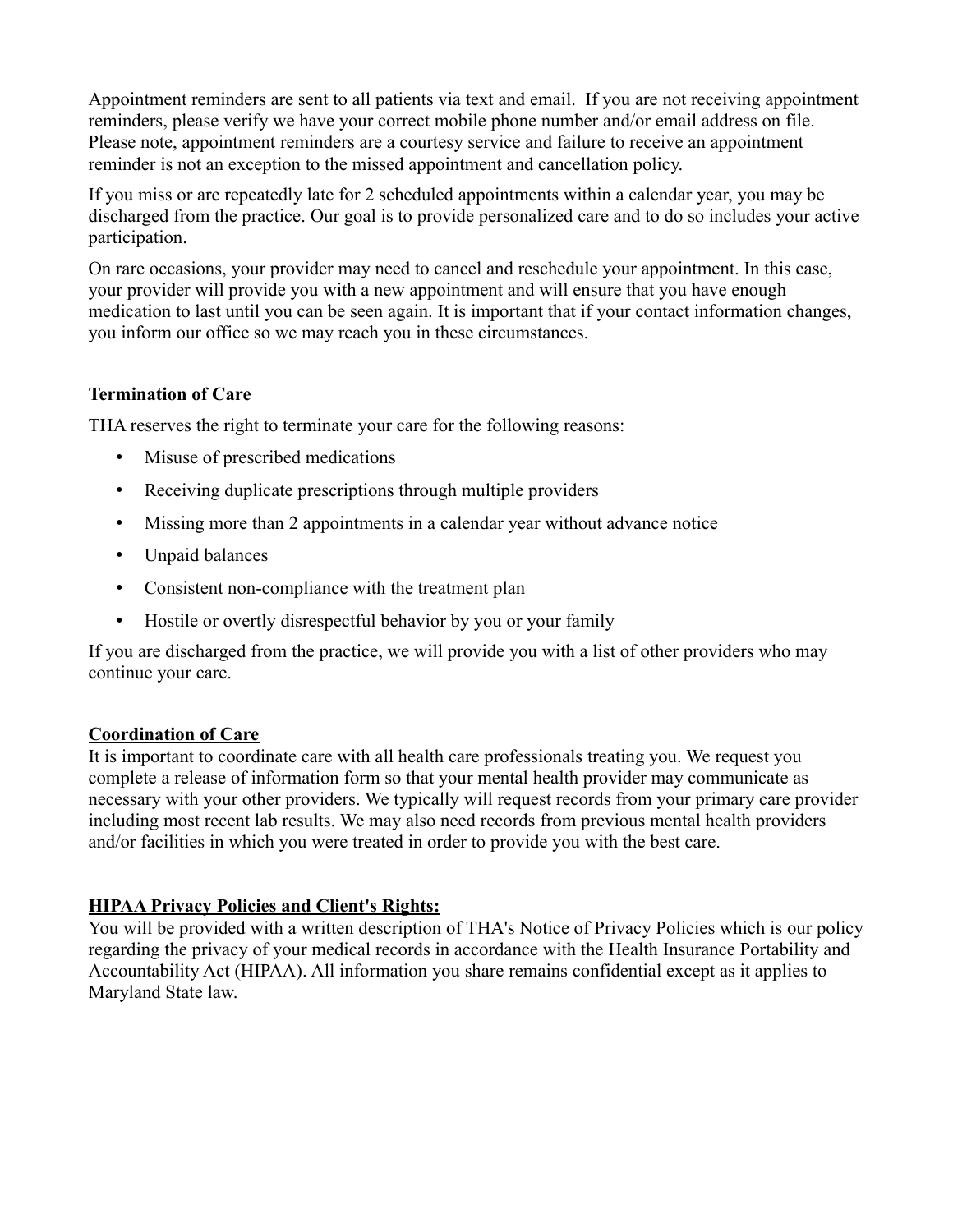# **Financial Policies**

Therapeutic Health Associates (THA) does not accept any insurance for appointments. All appointments are fee for service and are due at the time of your appointment.

Any patients with current outstanding balances will need to pay their balances in full or arrange a payment plan with our office staff in order to continue care with our practice. Unpaid balances that are not paid within a timely manner or being paid through a payment plan may be referred to a collections company for repayment.

Many insurance companies will reimburse for "out-of-network" benefits. After your visit, we can give you a receipt (superbill) with a billing code and diagnosis that you can submit to your insurance for reimbursement. Unfortunately, we cannot guarantee that you will be reimbursed nor the amount. You can call your insurance company and discuss reimbursement prior to scheduling an appointment.

# **Fee Schedule**

- **New Patient Medication Visits \$300**
- **Follow-up Medication Visits \$125**
- **Pharmacogenetic Testing** (May be covered by insurance, call insurance company to inquire)
- **Medication Refills (between appointments) \$25 (plus postage if mailed)**
- **Missed and Late New Patient Medication Visit fee \$150**
- **Missed and Late Follow-Up Medication Appointments fee \$75**
- **Returned Check fee \$35**
- **Paperwork/Letter Fees- \$25.00-\$100.00**
- **Medical Records- 83 cents/page plus postage; \$22.88 preparation fee if required**

**Missed/Late Appointment Fees:** All appointments must be canceled at least 24 hours in advance of the appointment time or the patient will be charged a missed appointment or no-show fee of \$75.00 for follow-up appointments or \$150.00 for new evaluations and hour long appointments. THA securely stores credit card information on file with patient's prior written authorization. Please note that if you miss an appointment or cancel with less than 24 hours notice that the credit card on file may be charged the missed appointment fee or the patient may be billed for this fee. If a patient arrives more than 10 minutes past the scheduled appointment time, it may be necessary to re-schedule the appointment and a missed appointment fee may be charged.

**Returned Checks:** returned checks will incur a \$35.00 bank penalty fee on top of the balance that is unpaid as a result of a returned and unpaid check. In most cases we will not be able to accept a check as a form of payment from a patient once a check has been returned.

**Paperwork/Letter Fees:** If needed, your provider can write letters and complete medical forms for a fee. The fee is based on the time needed to complete the request. In most cases, please allow 1 business week for your paperwork or letter to be completed. Complex paperwork may require an appointment.